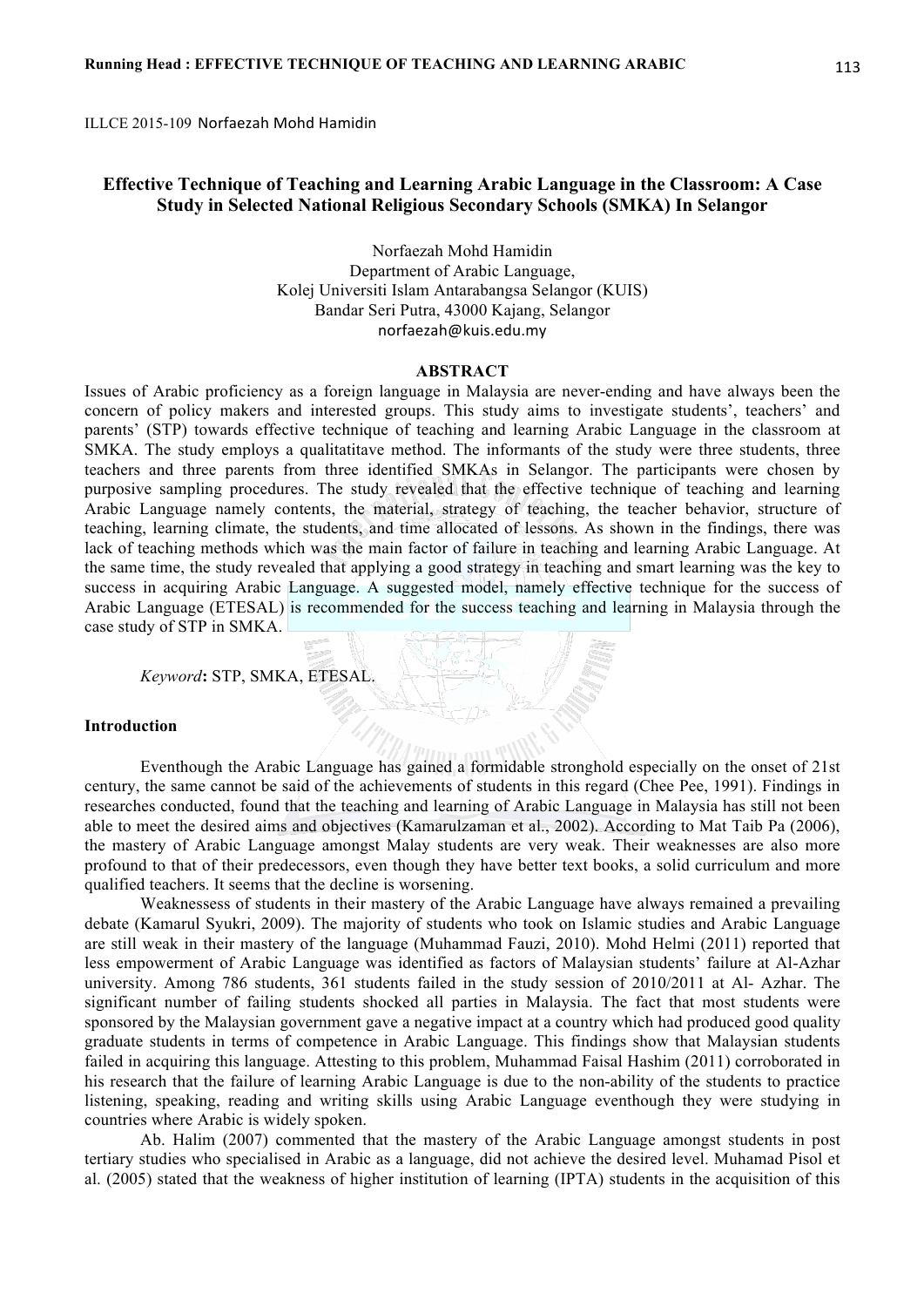language is evident and disheartening. They were also not able to read and understand the language used in Arabic newspapers. Apart from that, the percentage of students who mastered Arabic Language especially Arabic grammar has declined. In a few studies conducted by Abdul Aziz (1998), Che Kamarudin (1999) and Abdul Ghani (1999), among their findings included the fact that those who were weak in the mastery of their Arabic Language were predominantly weak in the foundation of the language.

In an effort to solidify the process of teaching the language, language educators must identify issues and problems plaguing the language taught, the learning environment, and issues related to students or educators (Abdul Rahim & Naimah 2004). The efficacy of a teaching and learning process needs to be measured according to their achievement. This is because there are the target of teaching and learning. The efficacy rests on the positive changes undergone by students in whatever subject they are learning (Al-Muslim & Zamri Arifin, 2012).

Teaching and learning is an interaction process which occurs between three important components i.e. teacher, student and lessons in the classroom. These three components are inter related through methods. The teaching of language refers to the process of delivering the lessons pertaining to language by teachers to students. The learning of language is defined as the changes in the behaviour of students pertaining to language as a result of their involvement in the teaching process which occurs directly in the classroom (Atan, 1980).

Mikāi'l Ibrahim (2006) quoted that many educators and developmentalists advocated that the learning process should be an active process in which learners would be the active participants before learning could take place. Grolnick & Ryan (1987) believed that learning would occur optimally when learners were intentionally willing to be involved and assimilate information or when they are volitionally interested in learning activities.

Teachers must initiate a paradigm shift in their teaching and not relying solely on 'chalk and talk'. This is because the method is boring and it decreases students' motivation to learn. Teachers must increase the quality of their teaching and learning in line with the current challenges of education with facilities which could help their understanding and help them towards more meaningful learning (Abdul Rahim & Hayazi, 2010).

Eventhough research findings discovered that many students were interested in learning the Arabic Language, many amongst them did not master the Arabic Language correctly. The interest needs to be nurtured by earnest preparation towards more effective learning. This approach coupled with a varied exposure can be important elements in efforts to attract students to be more interested and excited to learn this language. Authorities who are directly involved in this field must be more sensitive towards the change in the teaching and learning approach of this language. Methodology and attractive teaching method must be created by lecturers to improve the teaching and learning of the Arabic Language among students who have no mastery in the language. Weak students must be encouraged to attend additional classes and further to that, remedial classes incorporating different styles of teaching must be instituted (Rofian et al., 2013). Therefore, this study seeks to investigate students', teachers' and parents' towards effective technique of teaching and learning Arabic Language in the classroom at SMKA schools. The SMKA schools are religious government schools which offer Arabic Language subject from Form One until Lower Six. So, this case study has chosen the right participants from those schools as representatives of other schools who offer the same subject which is Arabic Language. It is believed that the three years (from Form One to Form Three) of students' exposure to Arabic is considered sufficient for students to be competent in the subject.

#### **Research Methodology**

#### **Descriptions of the Participants**

The total number of participants involved in the present research was nine individuals: Three students, three teachers and three parents. All participants were selected from three schools of SMKAs in Selangor.

#### **Students**

The researcher has selected three students for the face to face individual interview. One student was selected based on her Penilaian Menengah Rendah (PMR) examination results year (2010) with straight A's in nine subjects taken. The second student was a male student with 8A's except a Grade C for Arabic Language. The third student was also a male student with moderate results, 3A, 5B and 1C in Arabic Language.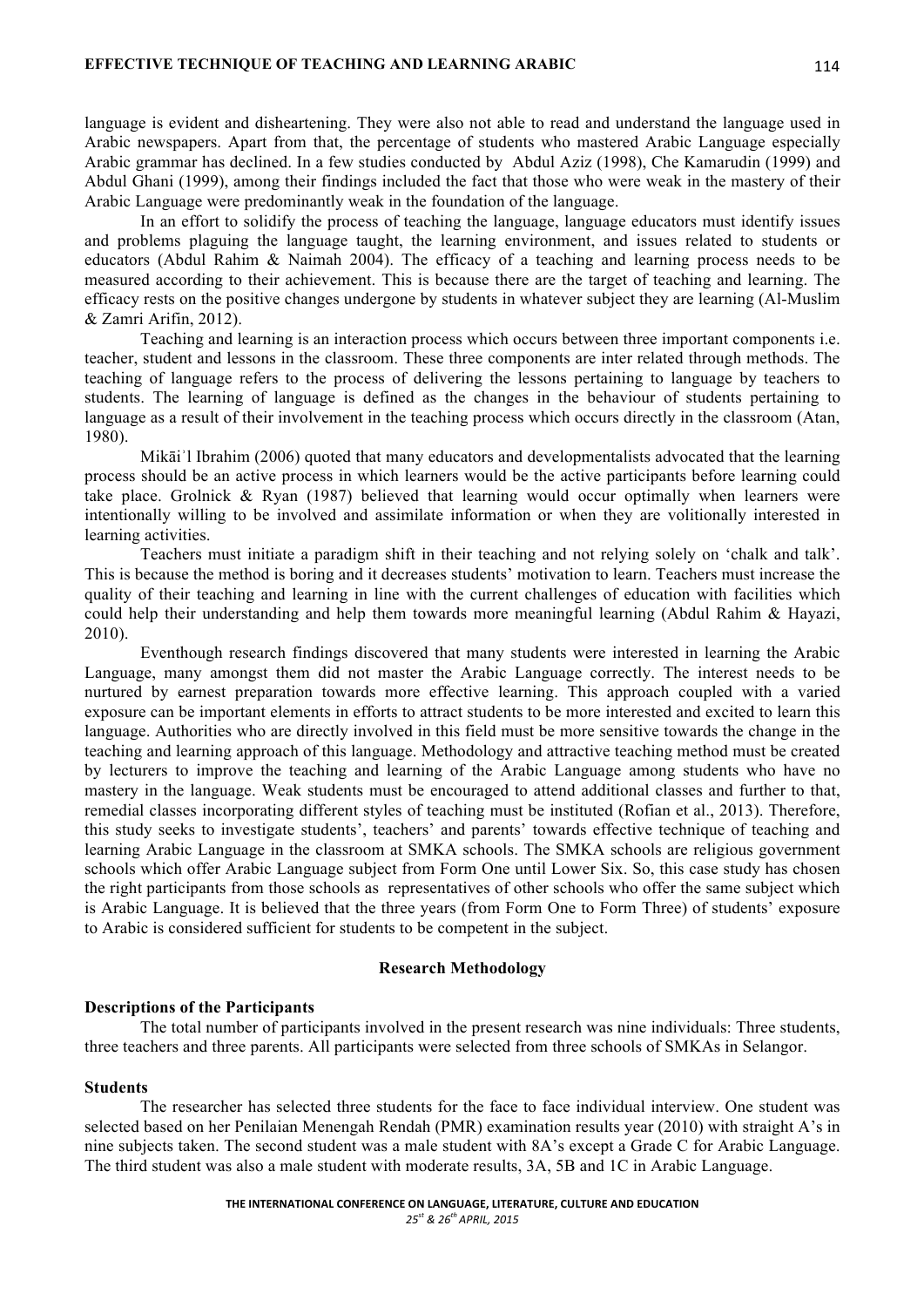#### **Teachers**

The first teacher selected was an *ustaz*, who was also the head of Arabic Language at his school and has had the experience teaching Arabic for sixteen years. He was awarded the excellent teacher in teaching Arabic Language by Ministry of Education, Malaysia. The second teacher was an *ustazah* with six years experienced in teaching Arabic. The third teacher was also an *ustazah* with nine years experienced in teaching Arabic.

#### **Parents**

The first parent selected by the researcher was a father of four children and he sent all his children to SMKA Hamidiah Kajang. He is a lawyer who has his own company in Ampang. He is the former President and Vice President of Teachers Parents Association(PIBG) in SMKA Hamidiah Kajang from year 2006 until year 2010. The second parent selected was a mother who was also an English teacher at the same school with her daughter in SMKA Kuala Selangor. Her daughter scored all A's for her PMR in 2010. And the last informant in the case study was a father whose daughter scored all A's for her PMR in 2010. This case study is unique because her daughter previously took PMR at secondary school which offered Arabic subject as an optional subject, and she learned Arabic subject in the evening after the school ended. This class was known as KAA (Kelas Aliran Agama), specially designed by the SMK schools.

# **Research Question**

What are the most effective learning and teaching technique in classroom?

### **Research Finding**

Students preferred a teacher who could teach by making jokes while teaching them in Arabic class. Besides that, S1 viewed that an interesting way of teaching Arabic was by using simple example in introducing grammatical topics. These examples could be applied to the student's life by relating to the words that they had learned before. Later, students were asked to write their sentences on the whiteboard. Additionally, when students understood the grammatical concepts, they could understand the grammatical topics taught. One of the most effective techniques was when the teachers asked the students repeatedly if they have understood the topic. Students were also asked by the teacher to write down newly acquired vocabulary after they had learnt that word. In learning Arabic, S1 said students must understand grammar before they were able to make the right sentences. Students were also divided into different classes according to their grades (A, B, C and D) after the trial examination to be more focused in teaching. Sometimes, her school used trial exam papers from other states for the students to do revision. S1 also claimed that she likes outside classroom activities because they were more relaxing and fun.

S2 said that teachers who used *Bahasa Melayu* in the classroom while teaching Arabic made the students understand better. When exams are impending, teachers always used the textbooks and exercise books to revise lessons. Therefore students can score. S2 expressed that study in groups made learning more effective. Teacher motivated the students by giving a lot of exercises. When students were sleepy, they would be asked to go to the toilet to wash their faces to keep them awake. While learning, he said students must read the textbooks, practice it, make notes, and write down notes in their notebooks.

S3 preferred the teacher who gave him a break in between classes and allowed the class to resume whenever the students were ready. The teacher was very helpful in helping them acquire new vocabulary, using the Arabic dictionary to find meanings. He mentioned that he preferred doing activity in groups because it could inculcate co-operativeness among friends in the group. The other advantage was that students could learn Arabic actively, besides providing the opportunity to speak Arabic, and sharing knowledge between friends. Another technique was learning outside the classroom which proved very significant in inspiring students' mood to learn as they were happier with the ability to do so. Furthermore, students loved Arabic week organized by the school because the activities in this program such as Arabic Explorace provided them a different way to acquire a foreign language. Students become more positive. Teachers' approaches to the lesson should be interesting, so that the students would be able to learn effectively and not be bored. The teacher could always ask the students to ask questions, repeat the lesson, gives more exercises, especially in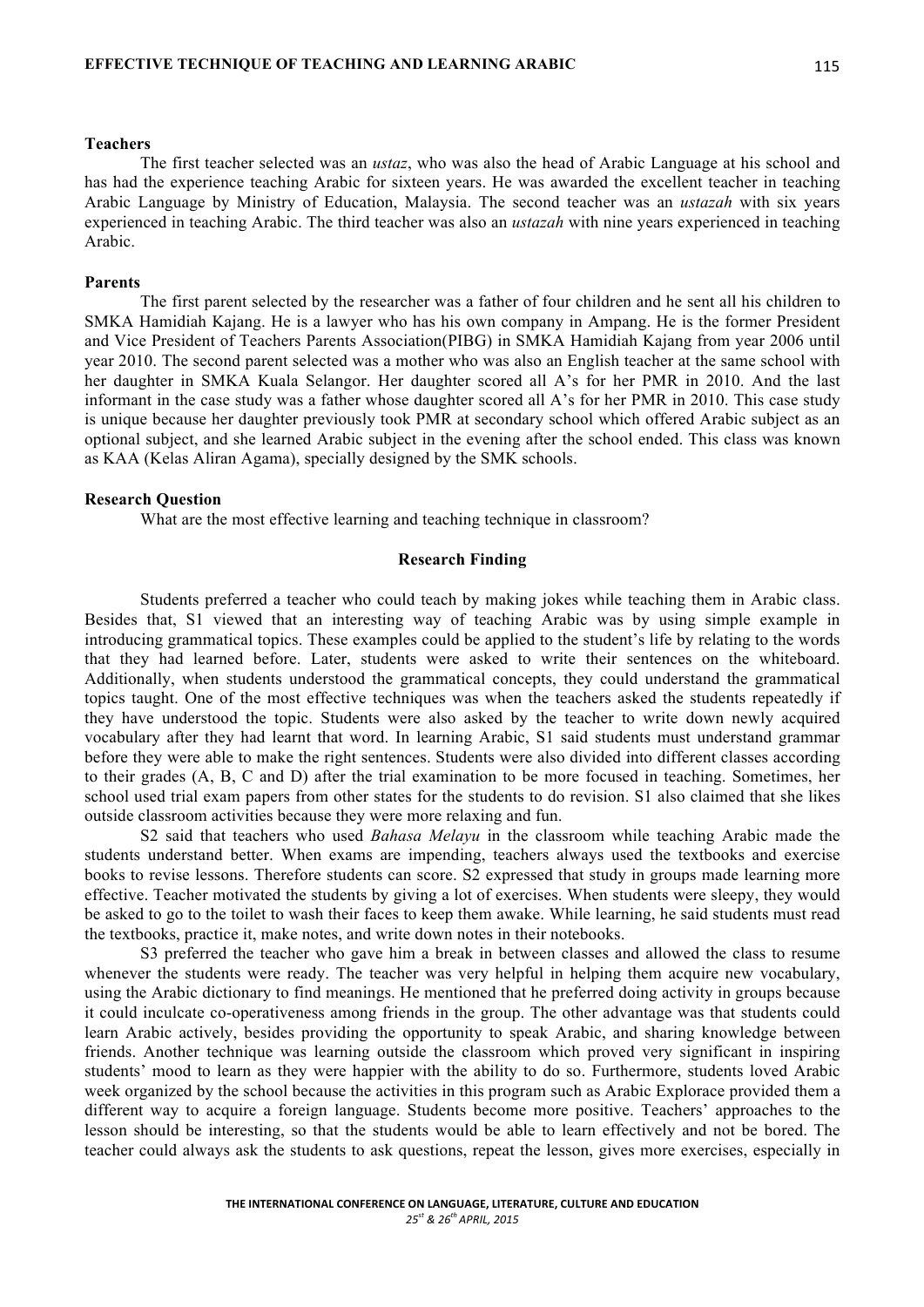memorizing new vocabulary. Effective learning is giving full attention while in the class and asking the teacher questions when they did not understand any part of the lesson.

According to T1, the most effective technique of learning and teaching in class was the varied activities performed such as conversing, translating, acting, games and competitions. He said that learning and teaching in class was easy if the textbook they are using is easily understood, then the lessons would be easy to follow. Apart from this, other techniques were utilized to aid memorization of Arabic terms, using the correct Arabic grammar, sentence build up, basic words so that acquisition of language could be facilitated. Both *Bahasa Melayu* and Arabic Language were used to explain to students, conduct exercises and show examples. Students were forced to memorize new vocabulary.

Meanwhile, T2 would always ask her students to memorize five new words in Arabic before class. She noted that students' act positively by competing to raise their hands whenever they are able to answer her questions. Then the teacher would always repeat and reinforce learning by using the same words as this method was applied in Gontor, Indonesia until the students are able to memorize. Students learn Arabic in discussion groups and they were compulsory to use the dictionary. T2 preferred not to give homework to the students, instead discussions between both teachers and students are being held in class where students would list up all the words they need to memorize and after *tasmi'*, then the teacher would give her signature. This is done on a daily basis where the teacher would give five new words daily and would quiz them about these words at the beginning of the class. Four skills in teaching and learning Arabic must be practiced directly from the Qurʾān. The most important is knowing the meaning of the Arabic word. The second would be to build Arabic sentences in *jumlah ismiah or jumlah fii'liyyah*. Sometimes she would use *Bahasa Melayu* to facilitate students' understanding of the lesson. Nevertheless she agreed that the most effective way to learn and teach Arabic is without using *Bahasa Melayu* as a medium.

T3 stated that teachers must have a good model, followed by students who are disciplined in speaking Arabic and subsequently, enforcement would be required to ensure that students memorize their Arabic words. Apart from that, teachers must also ensure that Arabic Language is used in daily conversations, that students read frequently and find meaning of new words in Arabic. Besides these, different methods to teach Arabic must be created and introduced and creative Arabic Language games such as introduce new words by playing games. Students could then be encouraged to consistently remember the new word and successfully learn Arabic by using textbooks and finding meanings together with the teacher in class. They must learn with the intention of pleasing Allah through group discussions, make presentations and motivate students to compete with each other.

P1 viewed that language must be taught in a conducive environment, where everybody uses Arabic to communicate, if they do not, usage of the language would deteriorate. P1 suggested that there should be invitation for; Arab Saudi's Islamic counselor or native speakers from IIUM to deliver *khutbah* every *Jumaah* prayer in Arabic. Teachers must not teach in *Bahasa* while teaching Arabic Language. They should use Arabic from beginning until the end of the class. Teacher also advised to be creative in teaching Arabic Language, and do adequate preparations before entering the class. Currently, every school has Arabic lab, so they should use it. They also should use Arabic module via technology to attract students' interests. Teacher should be using Information Technology (IT) in class. However, these contradicted with P2 who said that teachers should emulate the teaching methods and module used in teaching by the exemplary schools. P3 said that teachers must have good inner and outer character, and sincere in teaching, besides having the right skills to teach Arabic Language. From that, the teaching and learning would be blessed by Allah and students could easily understand Arabic. Teachers should always attend *ḥalāaqah* of knowledge, at the same time, transfer the knowledge he obtained to his students with *duʿāʾ*. The important thing, teaching and learning Arabic Language could purify the soul, and build good character.

#### **Discussion and Conclusion**

Underlying theory of factors in effective of teaching by Burden & Byrd (1999) listed eight factors that should be considered in effective of teaching. There are the contents, the material, strategy of teaching, the teacher behavior, structure of teaching, learning climate, the students, and time allocated of lessons. However, the study would highlight to the six factors.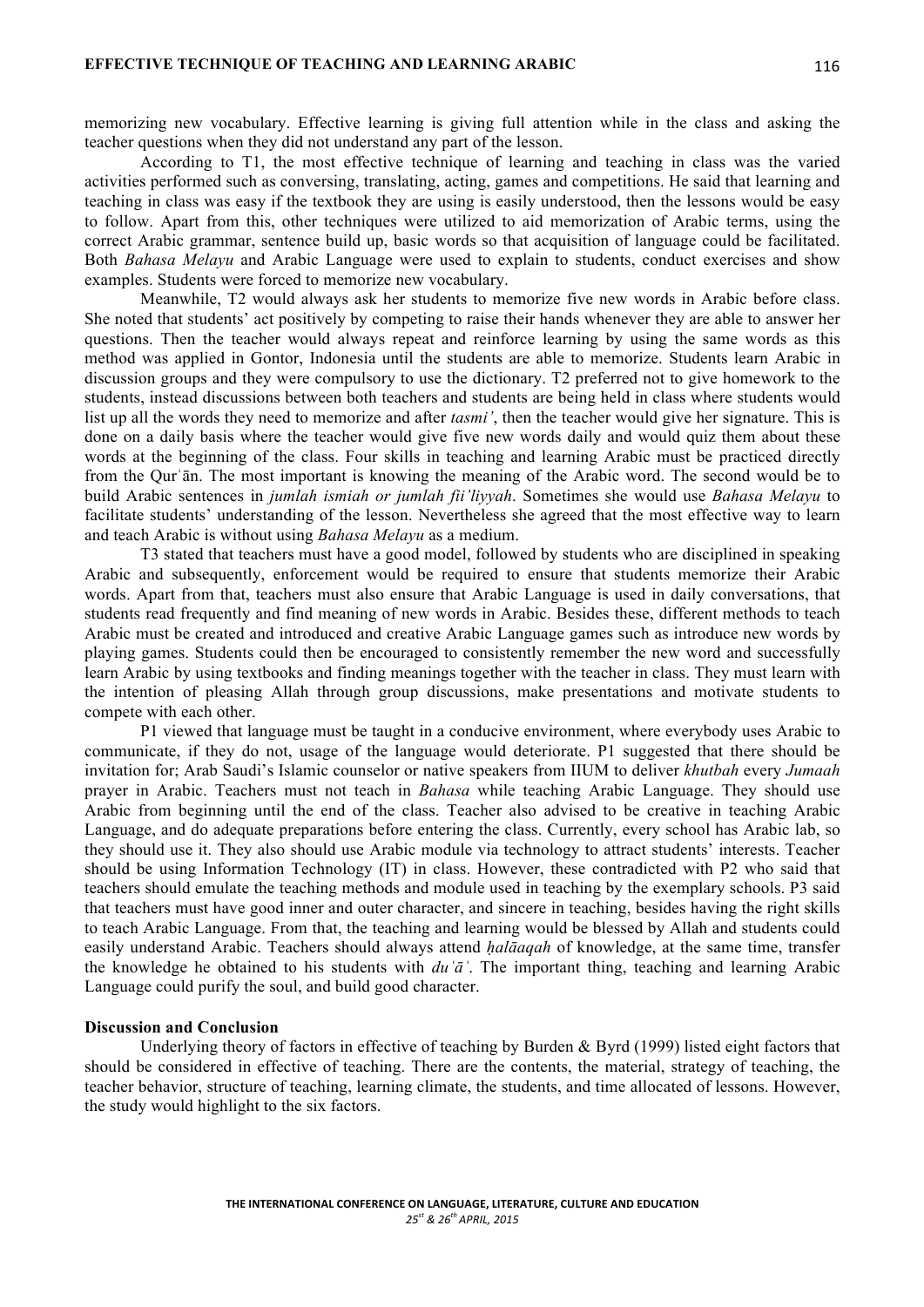#### **1) Content**

P2 said the effective teaching & learning techniques of the Arabic Language in her school was by sharing modules from great schools. T1 said when the textbook is easy, the others will also be easy.

# **2) Material**

The effective learning & teaching technique in class as T1 said are talk, translation, acting, games, and competition. As T3 said create language games in Arabic to introduce new words, and P1 using information technology (IT) in class.

# **3) Teacher Behavior**

Teacher behavior was identified as an effective technique because students in this case study preferred a well-behaved teacher who could teach well while teaching them in Arabic class. P3 addressed that teacher must have good inner, character, sincere besides having skills to teach Arabic subject. From that, the T&L will be blessed by Allah and students will have more understanding towards learning. And T3 said it must start with the teacher, followed by students who are disciplined in speaking Arabic. Meanwhile, all students prefer to the teachers who make jokes while teaching to avoid them from feeling bored in classroom.

#### **4) Strategy of Teaching**

S1 viewed interesting ways in teaching Arabic by using simple example in introducing grammar topic, and relate them to student's life and student free to write their sentences on the whiteboard. T1 agreed and added that, other technique includes memorizing Arabic terms, using the right Arabic grammar, building simple sentences, using basic words to learn, using dual-language to explain as best as they could to understand the student, doing example and using the example given by student.

While S2 expressed that group study makes learning more effective as agreed by S3. He likes activity in groups because it inculcates co-operation between friends in group, learning Arabic actively, given the opportunity to speak Arabic, sharing knowledge between friends and then feeling happy. T2 agreed that students preferred the group discussion in learning Arabic.

S3 said teacher pushed the students by giving a lot of exercises. When students felt sleepy, they will be asked to go to the bathroom to wash their faces to keep them awake. While learning, he said students must read the textbooks, practice, and making notes. He also preferred the teacher to given them breaks in between lessons. Teacher helped students to understand new vocabulary, using the Arabic dictionary to finding meanings.

While T2 said, the effective methods she used was by asking her students to remember five new words in Arabic every time before class, asked them these words before the start of each class and students' response are positive when they competed to raise their hands. She said the four skills in teaching and learning Arabic must be practiced, and take examples directly from the Qurʾān. T3 said teacher must use different methods to teach Arabic. Using repeat technique also encourages to enhancing teaching and learning process because the repetition is the mother of learning.

# **5) Learning Climate**

S1 said that she likes outside class activities as they are more relaxed and fun. Agreeing to that is S3 who prefers teachers to teach outside class, for example at school compound and introducing the school's surrounding with Arabic word. It is found interesting because it inspires mood to learn and forms happy feeling. Activities in groups are mostly preferred by many students as they presented the meanings of word because they are sharing knowledge and it makes students participate actively. Reason is to train them to speak in front of the class. Besides that, Arabic week which organized participants to participate in explorace required the participants to identify Arabic words by showing places like hostel, *surau*, tree, class etc. and students prefer outside activities because of the different environment that could change their mood to a more positive one.

P1 said language must be taught in a good environment, where everybody use to talk in Arabic for communication, instead of that Arabic Language would diminish in importance, such as invite Arabic speakers to Malaysia to visit Islamic counselor in Arab Saudi to hear *khutbah* every *Jumaah* prayer in Arabic, native speakers from IIUM university.